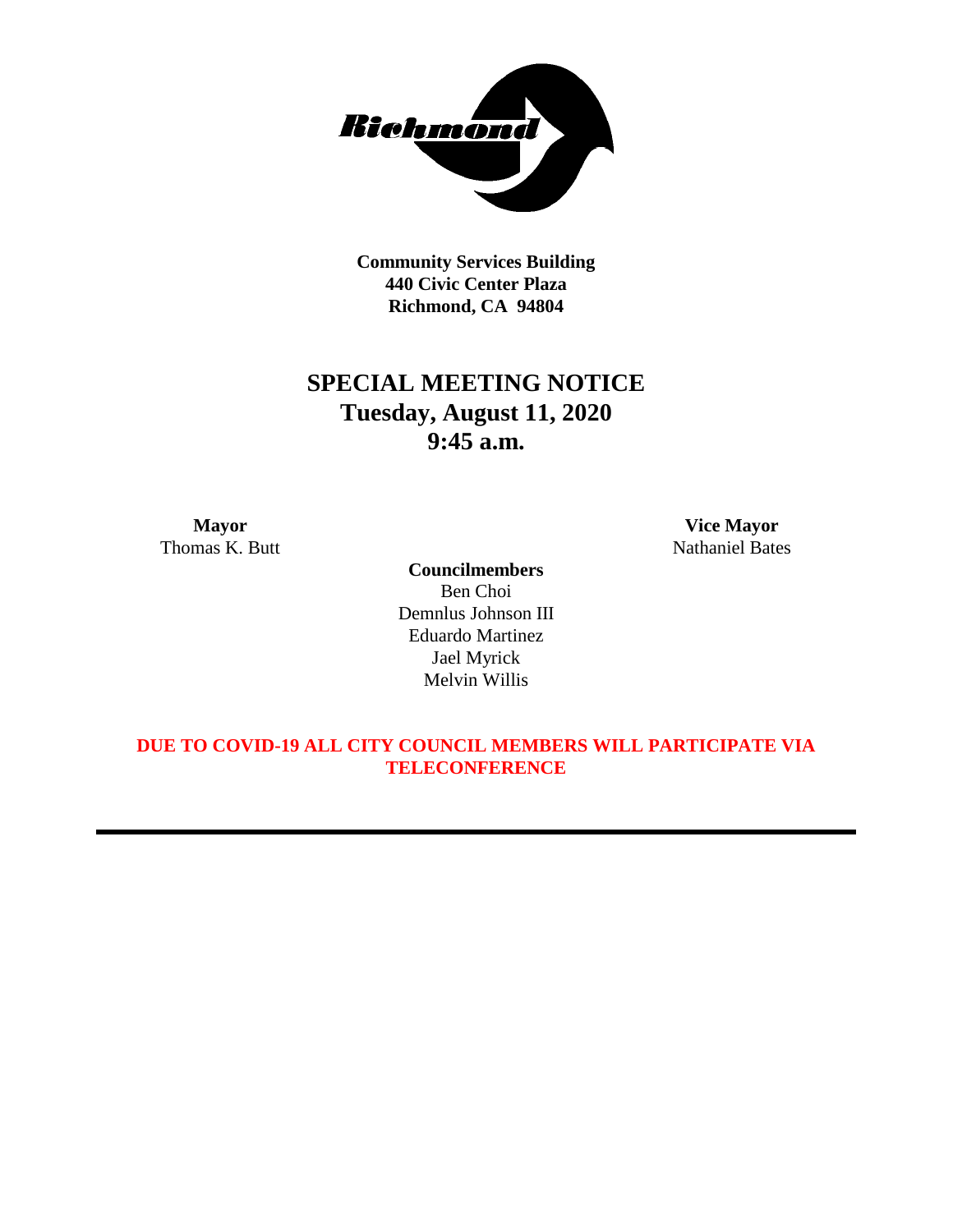#### **How to watch the meeting from home:**

- 1. KCRT Comcast Channel 28 or AT&T Uverse Channel 99
- 2. Livestream online at<http://www.ci.richmond.ca.us/3178/KCRT-Live>

# **Public comments may be submitted in the following way:**

1. **Via email to [cityclerkdept@ci.richmond.ca.us](mailto:cityclerkdept@ci.richmond.ca.us) by 9:40 a.m.** 

Emails *MUST* **contain in the subject line 1) public comments for closed session**. **All such email will be posted on-line following the meeting. Due to the high volume of emails received, emails that do not contain the correct identifying information in the subject line may be overlooked and may not become part of the record.**

*The City cannot guarantee that its network and/or the site will be uninterrupted. To ensure that the City Council receives your comments, you are strongly encouraged to submit your comments in writing in advance of the meeting.*

### **Record of all public comments:**

All public comments will be considered a public record, put into the official meeting record. All public comments will be available after the meeting as supplemental materials and will be posted as an attachment to the meeting minutes when the minutes are posted: [http://www.ci.richmond.ca.us/Archive.aspx?AMID=31.](http://www.ci.richmond.ca.us/Archive.aspx?AMID=31)

### **Accessibility for Individuals with Disabilities**

Upon request, the City will provide for written agenda materials in appropriate alternative formats, or disability-related modification or accommodation, including auxiliary aids or services and sign language interpreters, to enable individuals with disabilities to participate in and provide comments at/related to public meetings. Please submit a request, including your name, phone number and/or email address, and a description of the modification, accommodation, auxiliary aid, service or alternative format requested at least two days before the meeting. Requests should be emailed to [cityclerkdept@ci.richmond.ca.us](mailto:cityclerkdept@ci.richmond.ca.us) or submitted by phone at 510-620-6513, ext. 9, or 510-620-6509. Requests made by mail to City Clerk's Office, City Council meeting, 450 Civic Center Plaza, Richmond, CA 94804 must be received at least two days before the meeting. Requests will be granted whenever possible and resolved in favor of accessibility.